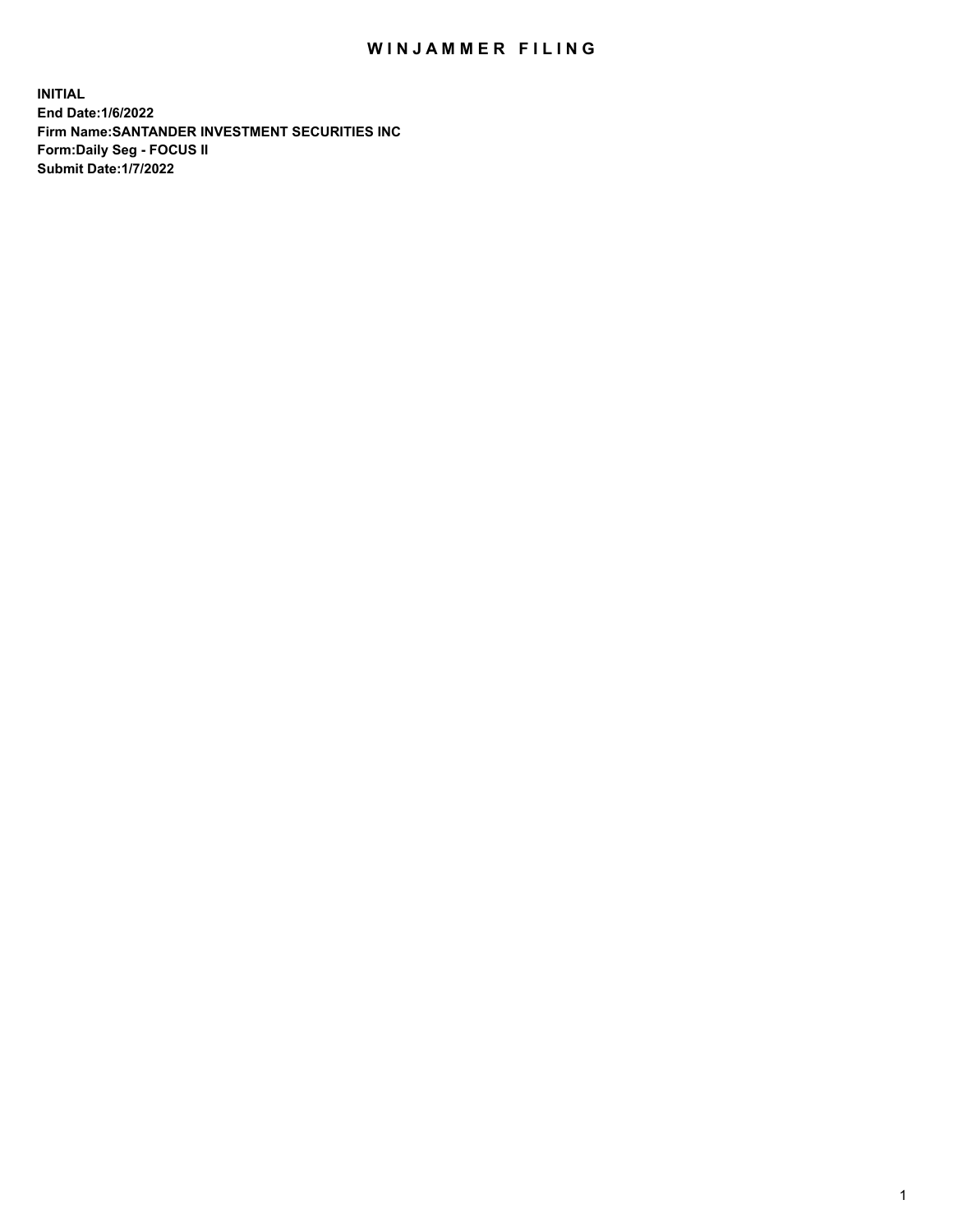**INITIAL End Date:1/6/2022 Firm Name:SANTANDER INVESTMENT SECURITIES INC Form:Daily Seg - FOCUS II Submit Date:1/7/2022 Daily Segregation - Cover Page**

| Name of Company                                                                   | <b>SANTANDER INVESTMENT</b><br><b>SECURITIES INC</b> |  |  |  |  |
|-----------------------------------------------------------------------------------|------------------------------------------------------|--|--|--|--|
| <b>Contact Name</b>                                                               | <b>Richard Ro</b>                                    |  |  |  |  |
| <b>Contact Phone Number</b>                                                       | (212) 350-3662                                       |  |  |  |  |
| <b>Contact Email Address</b>                                                      | richard.ro@santander.us                              |  |  |  |  |
| FCM's Customer Segregated Funds Residual Interest Target (choose one):            |                                                      |  |  |  |  |
| a. Minimum dollar amount: ; or                                                    | 70,000,000                                           |  |  |  |  |
| b. Minimum percentage of customer segregated funds required:% ; or                | $\overline{\mathbf{0}}$                              |  |  |  |  |
| c. Dollar amount range between: and; or                                           | 0 <sub>0</sub>                                       |  |  |  |  |
| d. Percentage range of customer segregated funds required between:% and%.         | 0 <sub>0</sub>                                       |  |  |  |  |
| FCM's Customer Secured Amount Funds Residual Interest Target (choose one):        |                                                      |  |  |  |  |
| a. Minimum dollar amount: ; or                                                    | $\overline{\mathbf{0}}$                              |  |  |  |  |
| b. Minimum percentage of customer secured funds required:%; or                    | $\overline{\mathbf{0}}$                              |  |  |  |  |
| c. Dollar amount range between: and; or                                           | 0 <sub>0</sub>                                       |  |  |  |  |
| d. Percentage range of customer secured funds required between:% and%.            | 0 <sub>0</sub>                                       |  |  |  |  |
| FCM's Cleared Swaps Customer Collateral Residual Interest Target (choose one):    |                                                      |  |  |  |  |
| a. Minimum dollar amount: ; or                                                    | <u>0</u>                                             |  |  |  |  |
| b. Minimum percentage of cleared swaps customer collateral required:%; or         | $\underline{\mathbf{0}}$                             |  |  |  |  |
| c. Dollar amount range between: and; or                                           | 0 <sub>0</sub>                                       |  |  |  |  |
| d. Percentage range of cleared swaps customer collateral required between:% and%. | 0 <sub>0</sub>                                       |  |  |  |  |

Attach supporting documents CH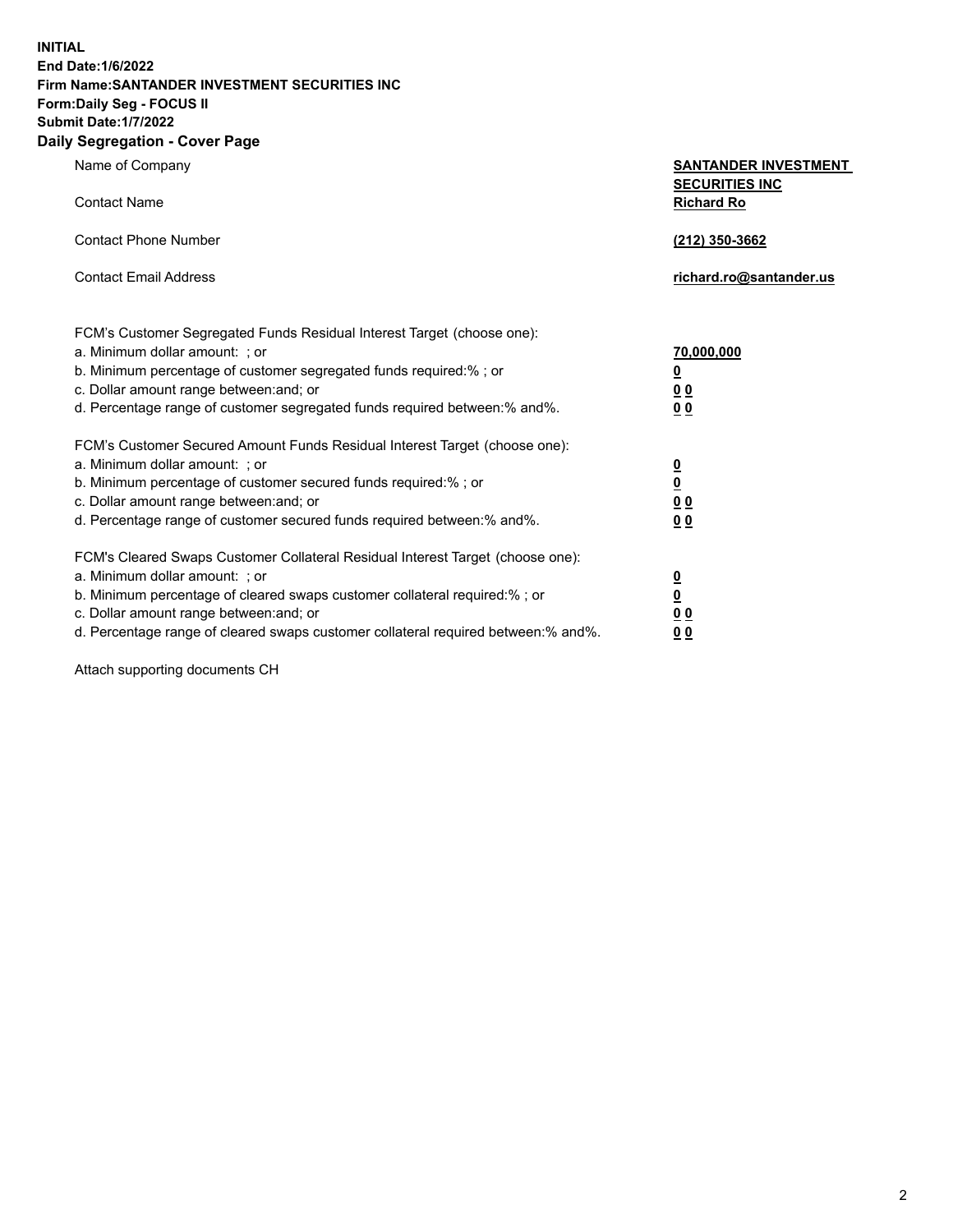## **INITIAL End Date:1/6/2022 Firm Name:SANTANDER INVESTMENT SECURITIES INC Form:Daily Seg - FOCUS II Submit Date:1/7/2022 Daily Segregation - Secured Amounts** Foreign Futures and Foreign Options Secured Amounts Amount required to be set aside pursuant to law, rule or regulation of a foreign government or a rule of a self-regulatory organization authorized thereunder 1. Net ledger balance - Foreign Futures and Foreign Option Trading - All Customers A. Cash **0** [7315]

|    |                                                                                             | 21001             |
|----|---------------------------------------------------------------------------------------------|-------------------|
|    | B. Securities (at market)                                                                   | $0$ [7317]        |
| 2. | Net unrealized profit (loss) in open futures contracts traded on a foreign board of trade   | $0$ [7325]        |
| 3. | Exchange traded options                                                                     |                   |
|    | a. Market value of open option contracts purchased on a foreign board of trade              | $0$ [7335]        |
|    | b. Market value of open contracts granted (sold) on a foreign board of trade                | $0$ [7337]        |
| 4. | Net equity (deficit) (add lines 1. 2. and 3.)                                               | $0$ [7345]        |
| 5. | Account liquidating to a deficit and account with a debit balances - gross amount           | $0$ [7351]        |
|    | Less: amount offset by customer owned securities                                            | 0 [7352] 0 [7354] |
| 6. | Amount required to be set aside as the secured amount - Net Liquidating Equity              | $0$ [7355]        |
|    | Method (add lines 4 and 5)                                                                  |                   |
| 7. | Greater of amount required to be set aside pursuant to foreign jurisdiction (above) or line | $0$ [7360]        |
|    | 6.                                                                                          |                   |
|    | FUNDS DEPOSITED IN SEPARATE REGULATION 30.7 ACCOUNTS                                        |                   |
| 1. | Cash in banks                                                                               |                   |
|    | A. Banks located in the United States                                                       | $0$ [7500]        |
|    | B. Other banks qualified under Regulation 30.7                                              | 0 [7520] 0 [7530] |
| 2. | Securities                                                                                  |                   |
|    | A. In safekeeping with banks located in the United States                                   | $0$ [7540]        |
|    | B. In safekeeping with other banks qualified under Regulation 30.7                          | 0 [7560] 0 [7570] |
| 3. | Equities with registered futures commission merchants                                       |                   |
|    | A. Cash                                                                                     | $0$ [7580]        |
|    | <b>B.</b> Securities                                                                        | $0$ [7590]        |
|    | C. Unrealized gain (loss) on open futures contracts                                         | $0$ [7600]        |
|    | D. Value of long option contracts                                                           | $0$ [7610]        |
|    | E. Value of short option contracts                                                          | 0 [7615] 0 [7620] |
| 4. | Amounts held by clearing organizations of foreign boards of trade                           |                   |
|    | A. Cash                                                                                     | $0$ [7640]        |
|    | <b>B.</b> Securities                                                                        | $0$ [7650]        |
|    | C. Amount due to (from) clearing organization - daily variation                             | $0$ [7660]        |
|    | D. Value of long option contracts                                                           | $0$ [7670]        |
|    | E. Value of short option contracts                                                          | 0 [7675] 0 [7680] |
| 5. | Amounts held by members of foreign boards of trade                                          |                   |
|    | A. Cash                                                                                     | $0$ [7700]        |
|    | <b>B.</b> Securities                                                                        | $0$ [7710]        |
|    | C. Unrealized gain (loss) on open futures contracts                                         | $0$ [7720]        |
|    | D. Value of long option contracts                                                           | $0$ [7730]        |
|    | E. Value of short option contracts                                                          | 0 [7735] 0 [7740] |
| 6. | Amounts with other depositories designated by a foreign board of trade                      | $0$ [7760]        |
| 7. | Segregated funds on hand                                                                    | $0$ [7765]        |
| 8. | Total funds in separate section 30.7 accounts                                               | $0$ [7770]        |
| 9. | Excess (deficiency) Set Aside for Secured Amount (subtract line 7 Secured Statement         | $0$ [7380]        |
|    | Page 1 from Line 8)                                                                         |                   |

**0** [7305]

10. Management Target Amount for Excess funds in separate section 30.7 accounts **0** [7780]

11. Excess (deficiency) funds in separate 30.7 accounts over (under) Management Target **0** [7785]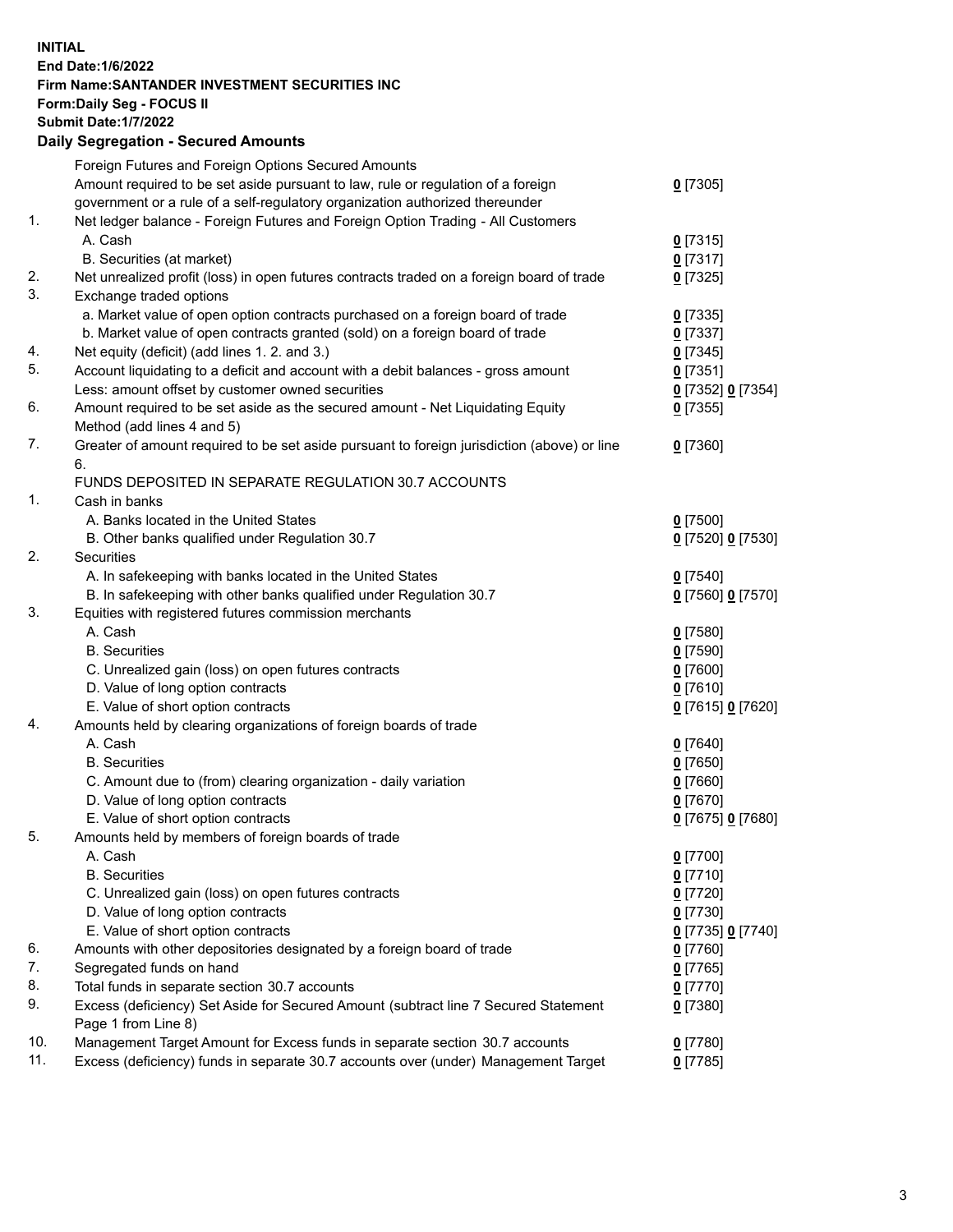| <b>INITIAL</b> |                                                                                     |                          |
|----------------|-------------------------------------------------------------------------------------|--------------------------|
|                | End Date: 1/6/2022                                                                  |                          |
|                | Firm Name: SANTANDER INVESTMENT SECURITIES INC                                      |                          |
|                | <b>Form:Daily Seg - FOCUS II</b>                                                    |                          |
|                | <b>Submit Date: 1/7/2022</b>                                                        |                          |
|                | Daily Segregation - Segregation Statement                                           |                          |
|                | SEGREGATION REQUIREMENTS(Section 4d(2) of the CEAct)                                |                          |
| 1.             | Net ledger balance                                                                  |                          |
|                | A. Cash                                                                             | 1,915,383,709 [7010]     |
|                | B. Securities (at market)                                                           | $0$ [7020]               |
| 2.             | Net unrealized profit (loss) in open futures contracts traded on a contract market  | 159,678,355 [7030]       |
| 3.             | Exchange traded options                                                             |                          |
|                | A. Add market value of open option contracts purchased on a contract market         | 85,379,754 [7032]        |
|                | B. Deduct market value of open option contracts granted (sold) on a contract market | -36,762,691 [7033]       |
| 4.             | Net equity (deficit) (add lines 1, 2 and 3)                                         | 2,123,679,127 [7040]     |
| 5.             | Accounts liquidating to a deficit and accounts with                                 |                          |
|                | debit balances - gross amount                                                       | $0$ [7045]               |
|                | Less: amount offset by customer securities                                          | 0 [7047] 0 [7050]        |
| 6.             | Amount required to be segregated (add lines 4 and 5)                                | 2,123,679,127 [7060]     |
|                | FUNDS IN SEGREGATED ACCOUNTS                                                        |                          |
| 7.             | Deposited in segregated funds bank accounts                                         |                          |
|                | A. Cash                                                                             | 172,328,119 [7070]       |
|                | B. Securities representing investments of customers' funds (at market)              | $0$ [7080]               |
|                | C. Securities held for particular customers or option customers in lieu of cash (at | $0$ [7090]               |
|                | market)                                                                             |                          |
| 8.             | Margins on deposit with derivatives clearing organizations of contract markets      |                          |
|                | A. Cash                                                                             | 2,017,402,645 [7100]     |
|                | B. Securities representing investments of customers' funds (at market)              | $0$ [7110]               |
|                | C. Securities held for particular customers or option customers in lieu of cash (at | $0$ [7120]               |
|                | market)                                                                             |                          |
| 9.<br>10.      | Net settlement from (to) derivatives clearing organizations of contract markets     | -42,499,111 [7130]       |
|                | Exchange traded options                                                             |                          |
|                | A. Value of open long option contracts                                              | 85,379,754 [7132]        |
| 11.            | B. Value of open short option contracts                                             | -36,762,691 [7133]       |
|                | Net equities with other FCMs<br>A. Net liquidating equity                           |                          |
|                | B. Securities representing investments of customers' funds (at market)              | $0$ [7140]<br>$0$ [7160] |
|                | C. Securities held for particular customers or option customers in lieu of cash (at | $0$ [7170]               |
|                | market)                                                                             |                          |
| 12.            | Segregated funds on hand                                                            | $0$ [7150]               |
| 13.            | Total amount in segregation (add lines 7 through 12)                                | 2,195,848,716 [7180]     |
| 14.            | Excess (deficiency) funds in segregation (subtract line 6 from line 13)             | 72,169,589 [7190]        |
| 15.            | Management Target Amount for Excess funds in segregation                            | 70,000,000 [7194]        |
| 16.            | Excess (deficiency) funds in segregation over (under) Management Target Amount      | 2,169,589 [7198]         |
|                | <b>Excess</b>                                                                       |                          |
|                |                                                                                     |                          |